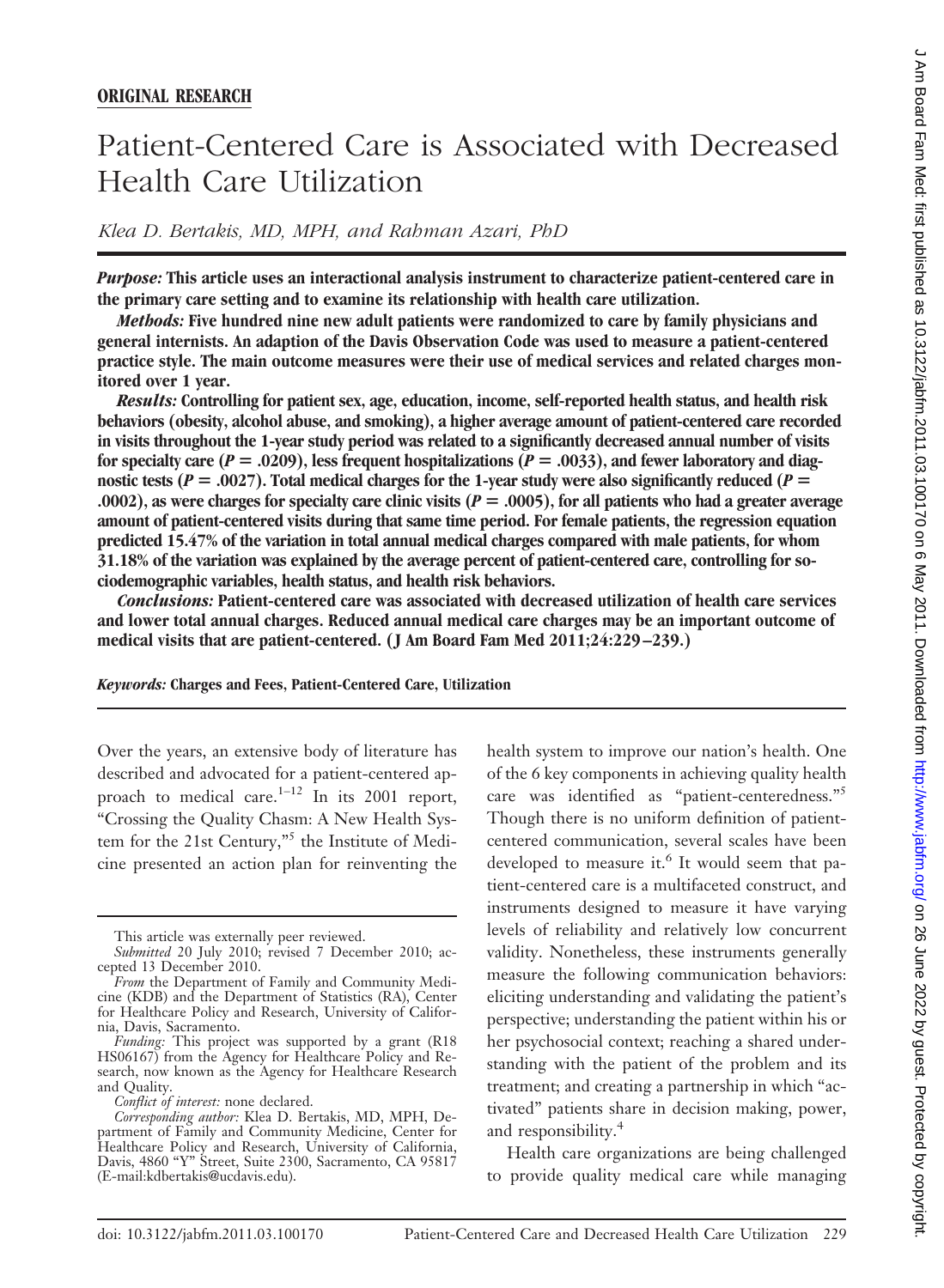costs. A patient-centered approach is increasingly being considered a paradigm for high-quality interpersonal care. There is still a lack of consistent research evidence linking patient-centered care to improved patient outcomes,  $8,13-17$  but it has been demonstrated that a practice style emphasizing patient activation is associated with significantly lower primary care charges.<sup>18</sup> Moreover, there is emerging evidence for an association between patient-centered communication and the utilization of medical resources. It has been found that patients who perceived their visit as having been patient-centered received fewer diagnostic tests and referrals.<sup>14</sup> Others have reported that physicians who have visits characterized by the greatest amount of patient-centered communication also have the lowest expenses for diagnostic testing.<sup>19</sup> In a recent study examining the determinants and outcomes of patient-centered care using an established interactional analysis instrument modified to characterize a patient-centered physician practice style, evidence was found to suggest that a patient-centered approach to primary care was associated with lower annual medical charges.<sup>20</sup>

A possible explanation for the relationship between patient-centered care and decreased health care utilization may be that patients experience decreased anxiety and increased trust in their physicians when they actively participate in their own care and feel that their physicians understand their symptoms.<sup>14,21</sup> Physicians, in turn, may gain more information about the patient's concerns and questions while engaging in patient-centered communication.22 These patient and physician factors may all contribute to a decreased need for further diagnostics and consultations.

The object of the present study was to determine the amount of patient-centered care given to patients in a primary care setting over the course of 1 year and to relate this to the utilization of medical services and subsequent charges in 5 categories: (1) primary care clinic visits, (2) specialty care clinic visits, (3) emergency department visits, (4) hospitalizations, and (5) diagnostic services (laboratory, diagnostic, and radiologic tests). We sought to contribute to the findings of other studies investigating the relationship between patient-centered communications and medical costs by controlling for patient health status and health risk behaviors, in addition to sociodemographic characteristics, because these have been shown to significantly impact health resource use<sup>23,24</sup> and the process of care.<sup>25,26</sup> By studying new patients (rather than a mix of new and established patients), statistically adjusting for health status and health risk behaviors and employing measures used in health services research, we attempted to diminish potential sources of bias and confounding to help clarify the association between a patient-centered approach and the use of health care resources.

Patient sex also impacts the doctor-patient interaction, $^{27}$  as has been demonstrated in a number of studies. Female patients ask more questions, get more information, receive more counseling and preventive services, and have more participatory visits than male patients. $28-30$  These may be considered elements of patient-centered care. One recent study's findings suggested that, compared with male patients, women have interactions characterized by greater patient-centered communication.<sup>31</sup> Moreover, women have higher medical care service utilization and higher associated charges than men.<sup>32</sup> In consideration of these effects, patient sex was controlled in the analyses, and female and male patients were also analyzed separately in an effort to further explore the association between patientcentered care and medical charges.

Based on the literature and our own preliminary findings, we hypothesized that patient-centered medical care would be associated with decreased utilization of health care resources and subsequent charges.

# **Methods**

# *Subjects*

This was part of a larger study examining physician practice styles and associated patient outcomes. Study subjects consisted of new patients requesting outpatient appointments at a university medical center. Of the first 956 nonpregnant adults without a preference for a specific physician or specialty, 821 (85%) agreed to participate. These patients were subsequently randomly assigned for primary care in either the family practice clinic or the general medicine clinic. This assignment method gave each patient an equal chance of being seen by providers in family medicine and internal medicine clinics, which is important because these 2 disciplines have demonstrated differences in practice style.<sup>33</sup> Three hundred twelve  $(38%)$  of these patients were excluded from the study because they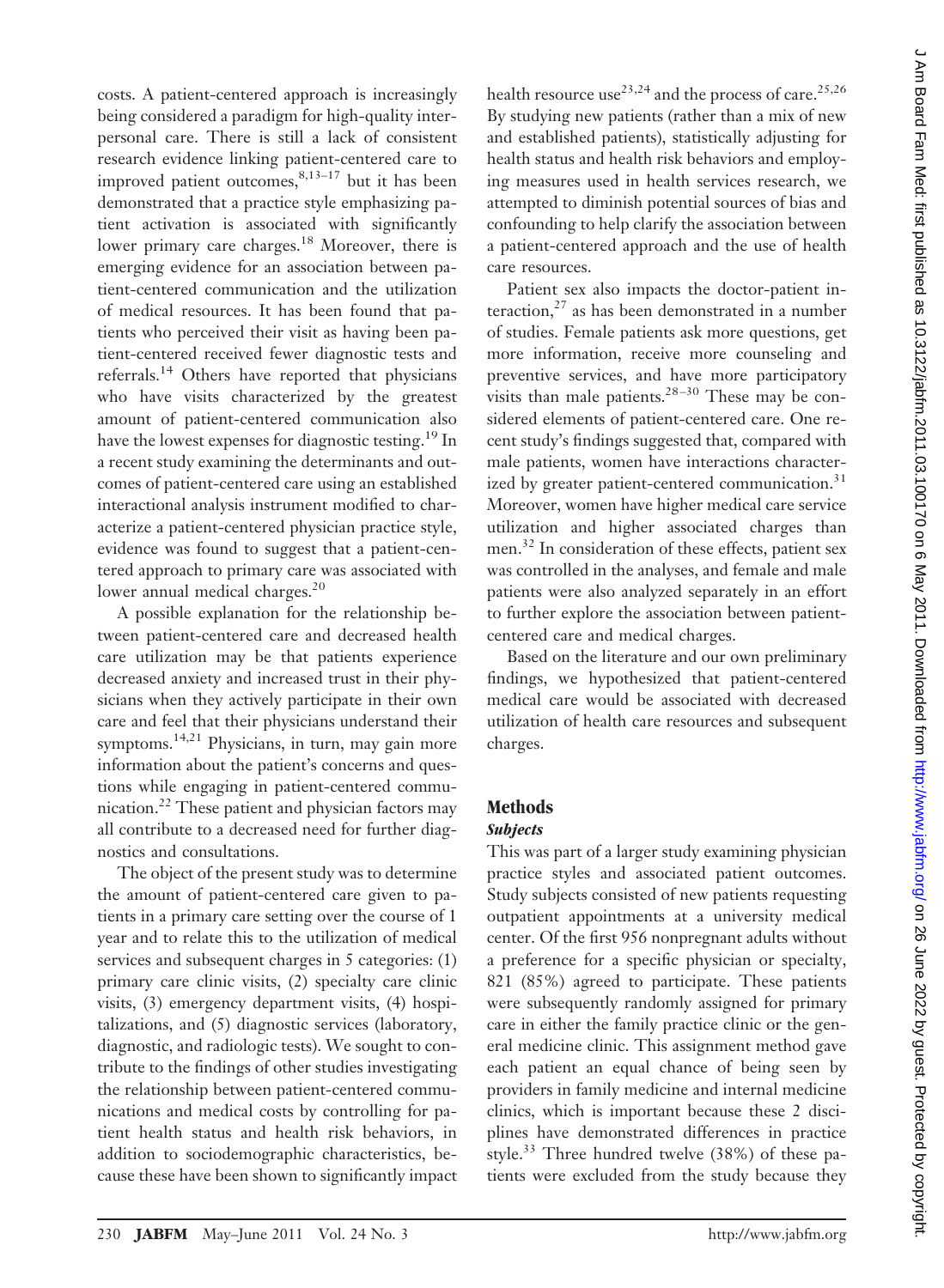did not keep their appointment or could not be included for scheduling reasons. A total of 509 patients participated in the study, providing informed consent in accordance with protocols approved by our institutional human subjects review committee. Medical care was provided by 26 family practice and 79 general internal medicine secondand third-year residents. Those 105 primary care physicians each saw an average of 4.8 patients (SD, 4.6 patients).

#### *Study Design*

Before the initial visit with their primary care provider, study patients were interviewed providing the following data: sociodemographic information, self-reported health status using the Medical Outcomes Study Short Form-36, screening for alcoholism using Michigan Alcohol Screening Test (MAST),

**Table 1. Individual Davis Observation Codes and Clusters**

and history of tobacco use. Height and weight measurements were also performed to calculate the patient's body mass index (BMI). Physicians were not given patient data from the interview before the visit to avoid influencing their behavior. The entire medical visit was videotaped in examination rooms equipped with wall-mounted, unobtrusive video cameras. Subsequent patient visits to their primary care providers were videotaped throughout the course of the 1-year study period.

### *Independent Variable Measures*

The patient-centered care practice style was determined by analyzing the videotapes using a modified version of the Davis Observation Code (DOC), which is seen in Table 1.<sup>34</sup> The DOC is a reliable and valid interactional analysis system that has been used previously to detect physician practice style

| Codes in Each Cluster      | Abbreviated Definitions of Codes                                                                                  |
|----------------------------|-------------------------------------------------------------------------------------------------------------------|
|                            |                                                                                                                   |
| Technical cluster          |                                                                                                                   |
| Structuring interaction    | Discussing what is to be accomplished in current interactions                                                     |
| History taking             | Physician inquiring about or patient describing details related to the current complaint or to<br>prior illnesses |
| <b>Family information</b>  | Discussing family, medical, or social history and/or current family functioning                                   |
| Physical examination       | Any aspect of physical examination of patient                                                                     |
| Evaluation feedback        | Physician telling patient about results of history, physical, laboratory work, etc.                               |
| Planning treatment         | Physician prescribing a medication, diagnostic, or treatment plan                                                 |
| <b>Treatment effects</b>   | Physician inquiring about or patient describing result of ongoing therapeutic<br>intervention                     |
| Procedure                  | Any treatment or diagnostic procedure done in office                                                              |
| Health behavior cluster    |                                                                                                                   |
| Compliance                 | Discussing previously requested behavior                                                                          |
| Health education           | Physician presenting information to patient regarding health                                                      |
| Health promotion           | Physician asking for change in patient's behavior to increase or promote health                                   |
| <b>Nutrition</b>           | Any question about or discussion about nutrition                                                                  |
| Exercise                   | Any question about or discussion about exercise                                                                   |
| Addiction cluster          |                                                                                                                   |
| Substance use              | Any question about or discussion of drinking alcohol or use of other substances                                   |
| Smoking behavior           | Any question about or discussion of smoking or use of tobacco                                                     |
| Patient activation cluster |                                                                                                                   |
| <b>Health knowledge</b>    | Physician asking or patient spontaneously offering what patient knows or believes<br>about health and disease     |
| Patient question           | Patient asking question                                                                                           |
| Chatting                   | Discussing topics not related to current visit                                                                    |
| Preventive service cluster |                                                                                                                   |
| Preventive service         | Physician discussing, planning, or performing any screening task for disease prevention                           |
| Counseling Cluster         |                                                                                                                   |
| Counseling                 | Physician discussing interpersonal relations or current emotional state of patient or<br>patient's family         |

Those Davis Observation Codes in bold print are included in the modified version of DOC, which measures Patient-Centered Care.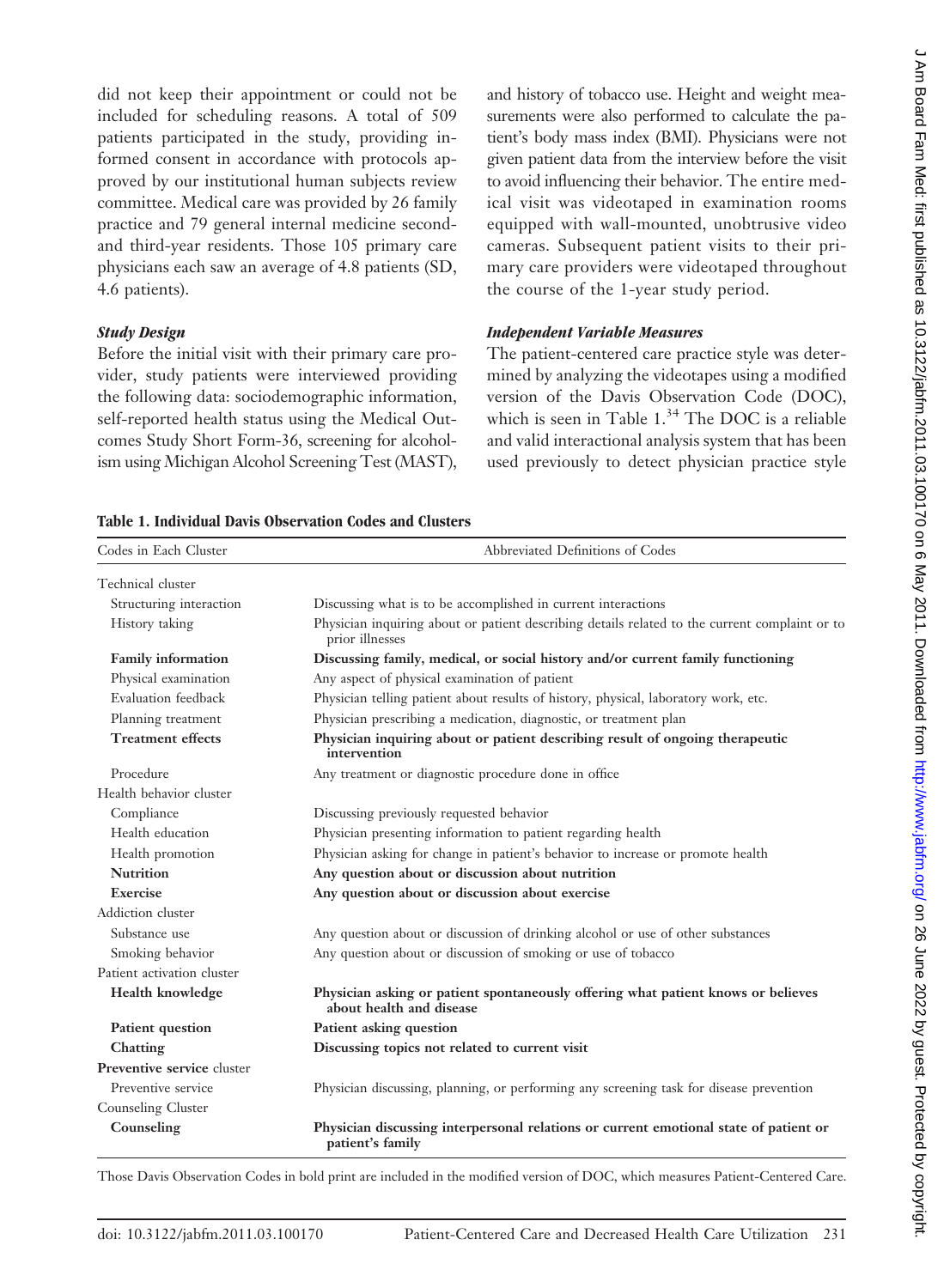differences in a variety of studies.<sup>23,35–39</sup> Observers record the occurrence of each of 20 clinically significant behaviors during successive 15-second observation intervals of the medical visit. For each code, the number of intervals during which the associated behavior is observed; then it is expressed as a percentage of the total of all DOC behaviors noted during the visit and can be interpreted as the relative emphasis of these behaviors during the course of the visit. Six different clusters of physician practice behaviors have been identified to characterize practice style based on an evaluation of the clinical and statistical relationships among the 20 DOC codes. The 6 practice behavior clusters include from 1 to 8 DOC behaviors: technical, health behavior, addiction, patient activation, preventive services, and counseling.

Based on the patient-centered care literature, we developed a modified DOC patient-centered care interactional analysis system (highlighted in Table 1). Mead and Bower $<sup>6</sup>$  have suggested that a patient-</sup> centered approach is a multifaceted construct that differs from the traditional biomedical approach in 5 important dimensions, each of which focuses on a key aspect of the doctor-patient interaction: (1) understanding the patient's illness within a broader biopsychosocial context; (2) appreciating the patient's experience of illness; (3) advocating for an egalitarian relationship; (4) creating a therapeutic alliance; and (5) acknowledging the impact of the participants' personal qualities on the medical encounter. We incorporated these key dimensions of patient-centered care when identifying the specific DOC items included in the instrument measuring patient-centered care.<sup>20</sup> Because creating an egalitarian relationship and therapeutic alliance are such important elements of patient-centered care, we initially selected the DOC behaviors included in the patient activation cluster ("health knowledge," "patient question," and "chatting"). It should be noted that "chatting" also identifies a portion of the influence of the physician's and patient's personalities on the interaction. "Counseling" was also included to capture the psychosocial issues impacting the patient. The "treatment effects" code seeks to measure how the illness and its treatment are affecting the patient. This differs from the "compliance" item, in which the emphasis is on whether the patient has adhered to what the physician has previously instructed him/her to do. The items regarding "nutrition" and "exercise" focus on pa-

tient lifestyle and are more of a give and take of information between doctor and patient, as opposed to "health promotion," in which the physician asks for a specific change in the patient's behavior. It is important to note that DOC is not a comprehensive instrument for capturing all elements of physician-patient interaction (such as a transcribing all utterances). Rather, it has been used to identify clinically relevant behaviors, and the codes selected for use in the modified instrument reflect this.

For each of the 8 individual codes mentioned above, the number of intervals during which the behavior was observed and expressed is a percentage of the total number of DOC behaviors. To determine the presence of any observer bias, approximately 20% of the videotapes were coded by a second observer, with a stratified  $\kappa$  coefficient of agreement of 91.6%.<sup>40</sup>

The Medical Outcomes Study Short Form-36 is a reliable and valid 36-item questionnaire made up of 8 scales: (1) general health, (2) physical function, (3) physical role, (4) mental role, (5) social function, (6) pain, (7) energy, and (8) mental health. Higher scores reflect better health status, and chronic medical conditions, such as diabetes, hypertension, coronary heart disease, arthritis, and lung problems, have a unique negative effect on scores. $41,42$  Summary measures describe a physical component score and a mental component score.<sup>43,44</sup>

The BMI is the recommended method for measuring obesity in clinical settings according to the National Institutes of Health guidelines. BMI is calculated as weight (kg) divided by the square of height  $(m^2)$ . Patients with a BMI of 18.5 to 24.9 are considered "normal"; those with BMI of 25 to 29.9 are "overweight"; and those having a BMI  $\geq$ 30 are "obese."<sup>45</sup>

The short version of the MAST was used to detect alcoholism.<sup>46,47</sup> This "brief MAST" consists of a 10-question subset of the original 25-item MAST and has been demonstrated to be a reliable screening instrument in both clinical and nonclinical settings.<sup>48</sup> All study patients who stated they had ever had an alcoholic drink were asked the 10 questions from the brief MAST.

Each study participant was questioned about his/ her tobacco use/smoking history. Patients were designated "nonsmokers" if they had never smoked or had not smoked tobacco for 15 years or longer. The decision to include previous smokers who had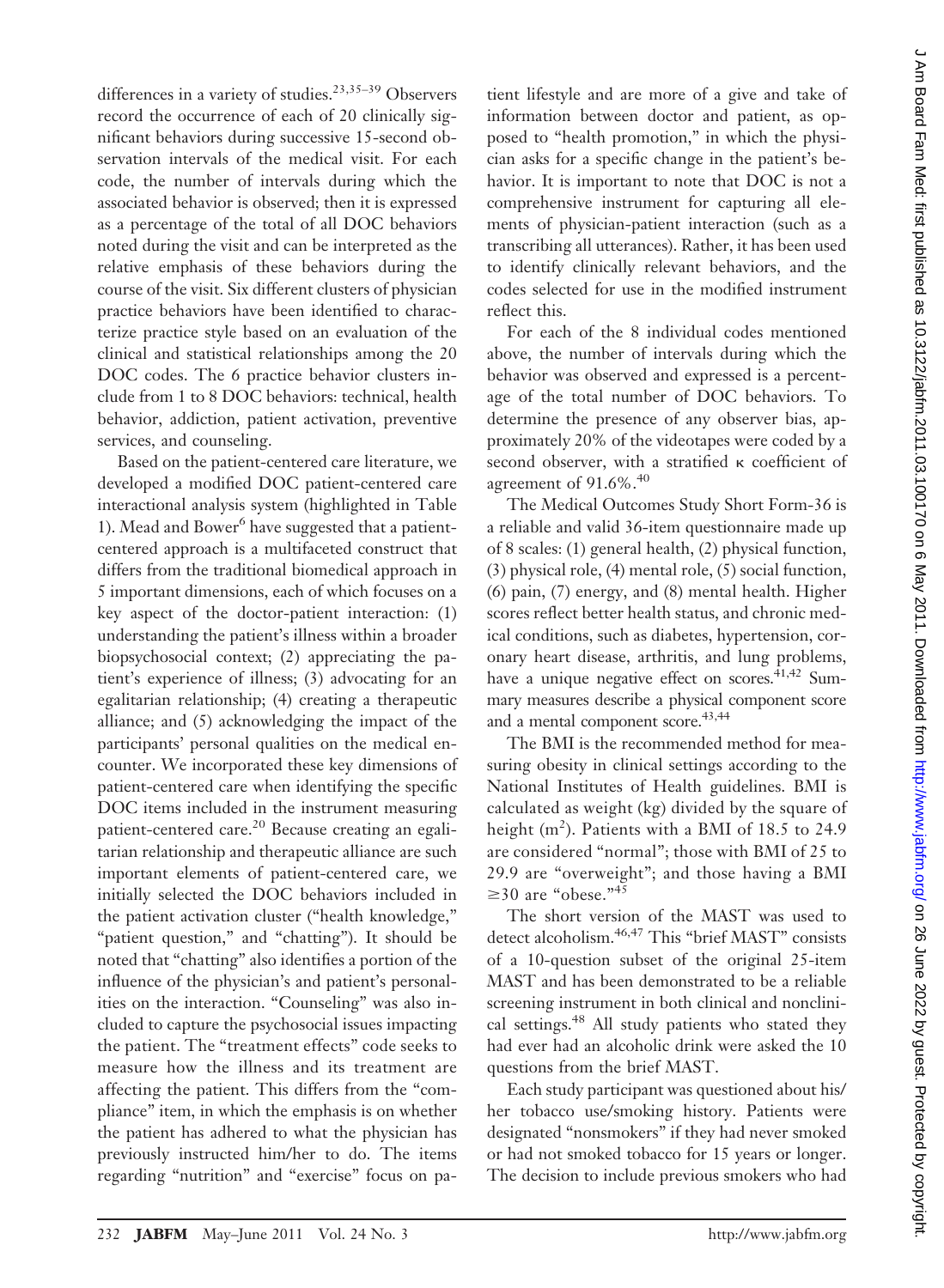not smoked for 15 years with nonsmokers was based on a recent report by the surgeon general on the health consequences of smoking and the benefits of quitting.<sup>49</sup> After 10 to 15 years, a previous tobacco user's risk of premature death approaches that of a person who has never smoked.

#### *Dependent Variables*

Medical center resource use for 1 year of care was determined through a review of each patient's comprehensive medical record. The numbers of primary care clinic visits, specialty care clinic visits, emergency department visits, hospitalizations, and laboratory, diagnostic, and radiologic tests (diagnostic services) were counted. Medical charges for all these services were obtained from the centralized institutional billing unit. Charges, used as a proxy for medical costs, were assigned to 1 of 5 categories: (1) primary care clinics, (2) specialty care clinics, (3) emergency departments, (4) hospitalizations (including outpatient surgery admissions), and (5) diagnostic services. In addition, a year-long total for these 5 charge categories was calculated for each patient. Patients were also provided with prepaid postcards on a quarterly basis to report medical care obtained elsewhere. We received some responses that indicated negligible out-of-system use, but the exact amount of such utilizations was impossible to evaluate. Therefore, we limited our analyses to charges occurring within the system.

#### *Statistical Analysis*

Generalized linear models were used to model the number of primary care, specialty care, and emergency department visits; hospitalizations; and diagnostic services, as well as medical charges, as functions of the patients' sociodemographic characteristics, health status (both mental component score and physical component score), obesity, smoking, alcohol abuse, and patient-centered care (averaged over 1 year). The statistical modeling was done in 3 different steps. First, negative binomial regressions were fit to the number of utilizations of health care services to account for skewness and overdispersion of the data. Then, a 2-phase regression was used to model the utilization of and charges for specialty and emergency department visits, hospitalizations, and diagnostic services. In the first phase, logistic regressions were used to estimate the probability of utilization of medical services. In the second phase,

linear regressions were fit on log-transformed medical charges for patients who utilized these services. Finally, linear regressions were fit to log-transformed total charges for all 509 patients and male and female patients separately. The sociodemographic characteristics were used as control variables in the models and were not removed, even if they did not attain statistical significance.

## **Results**

During the 1-year study period, the median percentage of patient-centered care during the primary care visits was 14.90% (range, 2.10% to 36.15%). Table 2 shows sociodemographic and health data for all 509 patients, as well as the study population divided into 2 groups: (1) those who received patient-centered care below the yearlong median ( $n = 254$ ); and (2) those who received more than or equal to the median patient-centered care  $(n = 255)$ .

Descriptive results of the dependent variables both utilization of medical resources and associated charges—are presented in Table 3. Once again, study patients were split into 2 groups based on the percentage of patient-centered care received during the study period. It is interesting to note that the total annual charges for patients who had less patient-centered care had median total charges of \$1435.00, compared with \$948.00 (51.37% more) for those patients whose health care was characterized as more patient centered  $(P = .0058)$ .

As stated previously, generalized linear models were used to investigate the association between patient-centered care and utilization for medical services during the 1-year study period while controlling for the other variables that previously have been found to impact medical encounters and utilization, such as patient sex, age, education, income, self-reported health status, and health risk behaviors (obesity, alcohol abuse, and smoking).

We explored the relationship of patient-centered care and the number of times that each of the 5 categories of health care services (primary care clinic visits, specialty care clinic visits, emergency department visits, hospitalizations, and diagnostic services) was utilized by all patients during 1 year of care. The negative binomial regression with log link was used in modeling the relationship. A greater average percentage of patient-centered care during the 1-year study period was significantly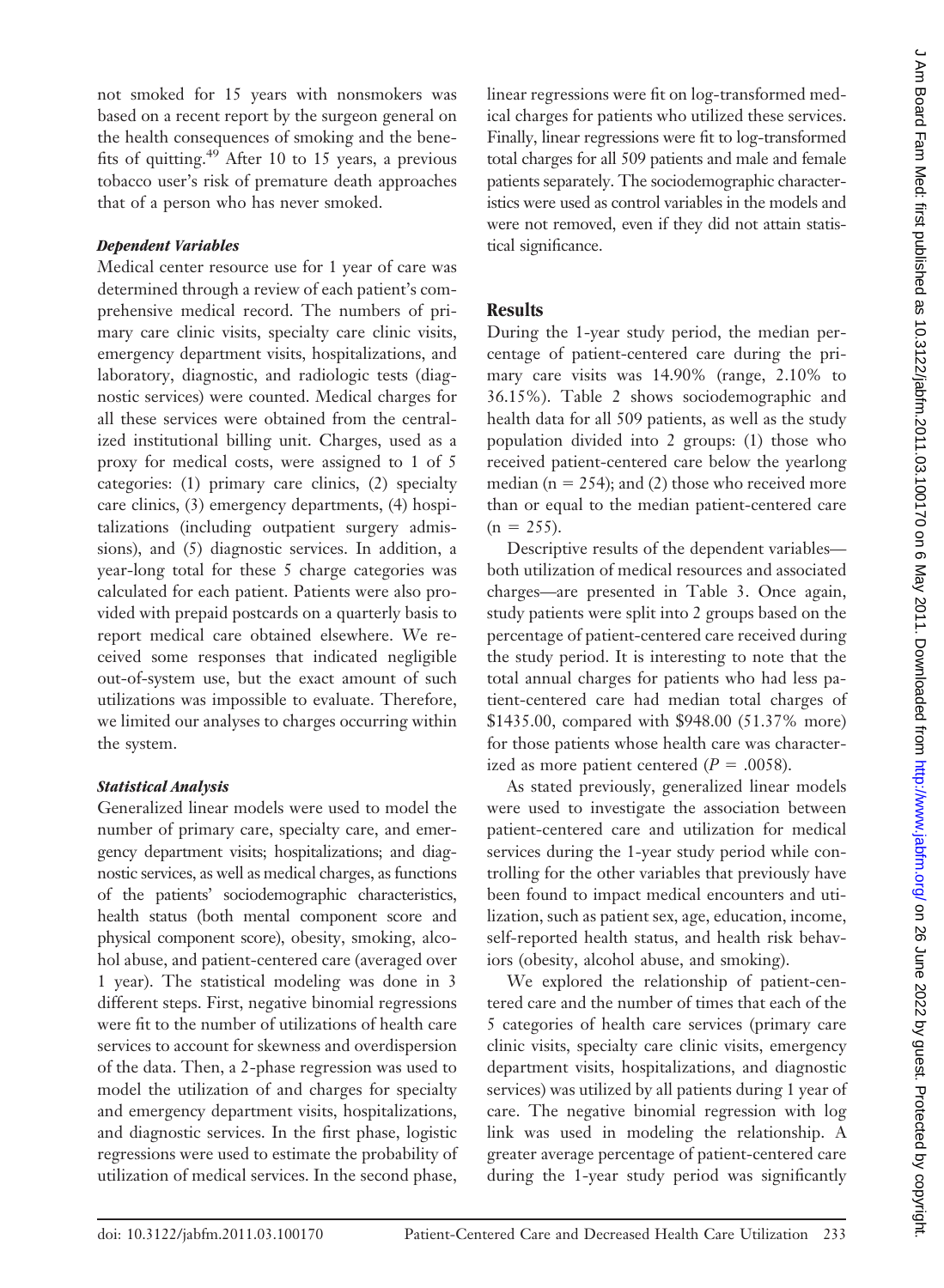|                                                | All Patients ( $n = 509$ ) | $\leq M$ edian (n = 254) | $\geq$ Median (n = 255) |
|------------------------------------------------|----------------------------|--------------------------|-------------------------|
| Sex (%)                                        |                            |                          |                         |
| Male                                           | 38.11                      | 39.37                    | 36.86                   |
| Female                                         | 61.89                      | 60.63                    | 61.14                   |
| Age (mean years [SD])                          | 41.74(14.73)               | 42.24(14.30)             | 41.24(15.15)            |
| Education (mean years [SD])                    | 12.61(2.73)                | 12.32(2.59)              | 12.89(2.85)             |
| Income <sup><math>*(\%)</math></sup>           |                            |                          |                         |
| $<$ \$10,000                                   | 49.11                      | 55.56                    | 42.69                   |
| \$10,000-\$19,999                              | 24.75                      | 24.60                    | 24.90                   |
| \$20,000-\$29,999                              | 10.50                      | 10.32                    | 10.67                   |
| \$30,000-\$39,999                              | 6.14                       | 2.38                     | 9.88                    |
| \$40,000-\$49,999                              | 4.16                       | 3.97                     | 4.35                    |
| $\geq$ \$50,000                                | 5.35                       | 3.17                     | 7.51                    |
| Physical health status <sup>†</sup> (n [mean]) | 40.44 (11.88)              | 39.01 (12.07)            | 41.87(11.53)            |
| Mental health status <sup>†</sup> (n [mean])   | 43.99 (12.55)              | 43.92 (12.36)            | 44.05 (12.76)           |
| BMI (mean)                                     | 29.76 (8.39)               | 29.19 (7.85)             | 30.33 (8.87)            |
| Alcohol abuse (%)                              | 7.69                       | 9.84                     | 5.53                    |
| Smoker $(\%)$                                  | 67.85                      | 74.41                    | 61.26                   |

**Table 2. Sociodemographic and Health Data for All Study Patients (n 509) and Patients with Yearling Patient-Centered Care Below (n**  $= 254$ ) and Greater than or Equal to (n  $= 255$ ) the Median

\*Income data was available for 505 study patients.

† Physical health status and mental health status were measured by the physical and mental components of the Medical Outcomes Study Short Form-36. The established means for these are 50 (SD, 10). BMI, body mass index.

related to fewer specialty care clinic visits  $(P =$ .0209); fewer hospitalizations  $(P = .0033)$ ; and fewer laboratory and diagnostic tests ordered  $(P =$ .0027).

We then used a 2-phase regressions to model utilization of and charges for specialty and emergency department visits, hospitalizations, and diagnostic services. First, logistic regressions were used to predict the probability of using these services. Then, linear regressions were fit to log-transformed charges for these services. The patientcenteredness score was only significant in determining the utilization of and charges for specialty care The results, shown in Table 4, indicate that higher average patient-centered care reduces the odds of using specialty clinics ( $P = .0417$ ). Con-

|                        |                      | Below Median Patient-Centered Care ( $n = 254$ ) | Equal or Above Median Patient-Centered<br>Care (n = 255) |                       |  |
|------------------------|----------------------|--------------------------------------------------|----------------------------------------------------------|-----------------------|--|
|                        | Mean(SD)             | Median (Range)                                   | Mean (SD)                                                | Median (Range)        |  |
| Type of visits         |                      |                                                  |                                                          |                       |  |
| Primary care           | 3.64(2.94)           | $3.00(1-24.00)$                                  | 3.66(3.38)                                               | $3.00(1-24.00)$       |  |
| Specialty care         | 2.94(4.50)           | $1.00(0-26.00)$                                  | 2.22(4.06)                                               | $0.00(0-21.00)$       |  |
| Emergency department   | 0.35(0.98)           | $0.00(0-8.00)$                                   | 0.22(0.65)                                               | $0.00(0-4.00)$        |  |
| Hospitalizations       | 0.25(0.75)           | $0.00(0-6.00)$                                   | 0.11(0.42)                                               | $0.00(0-3.00)$        |  |
| Diagnostic services    | 10.42(11.86)         | $7.00(0 - 90.00)$                                | 7.42(9.63)                                               | $5.00(0 - 89.00)$     |  |
| Type of charges $(\$)$ |                      |                                                  |                                                          |                       |  |
| Primary care           | 338.18 (267.00)      | $274.00(0-1,893.10)$                             | 322.34 (312.37)                                          | 222.50 (0-2,017.00)   |  |
| Specialty care         | 646.37 (1,758.88)    | $128.00(0-16,528.10)$                            | 329.41 (746.67)                                          | $0.00(0-6,168.00)$    |  |
| Emergency department   | 550.93 (1,913.96)    | $0.00(0-18,782.50)$                              | 256.35 (846.09)                                          | $0.00(0-6,596.50)$    |  |
| Hospitalizations       | 5,360.35 (22,566.23) | $0.00(0-194,958.50)$                             | 2,547.00 (11,266.65)                                     | $0.00(0-123,446.00)$  |  |
| Diagnostic services    | 1,413.30 (2,311.54)  | 532.00 (0-23,190.50)                             | 886.30 (1,368.26)                                        | 390.50 (0-10,645.50)  |  |
| Total charges          | 8,308.32 (24,811.19) | 1,435.00 (49.5–203,234.50)                       | 4,341.40 (12,575.57)                                     | 948.00 (0-134,788.50) |  |

**Table 3. Descriptive Statistics for Medical Resource Use and Charges (n 509)**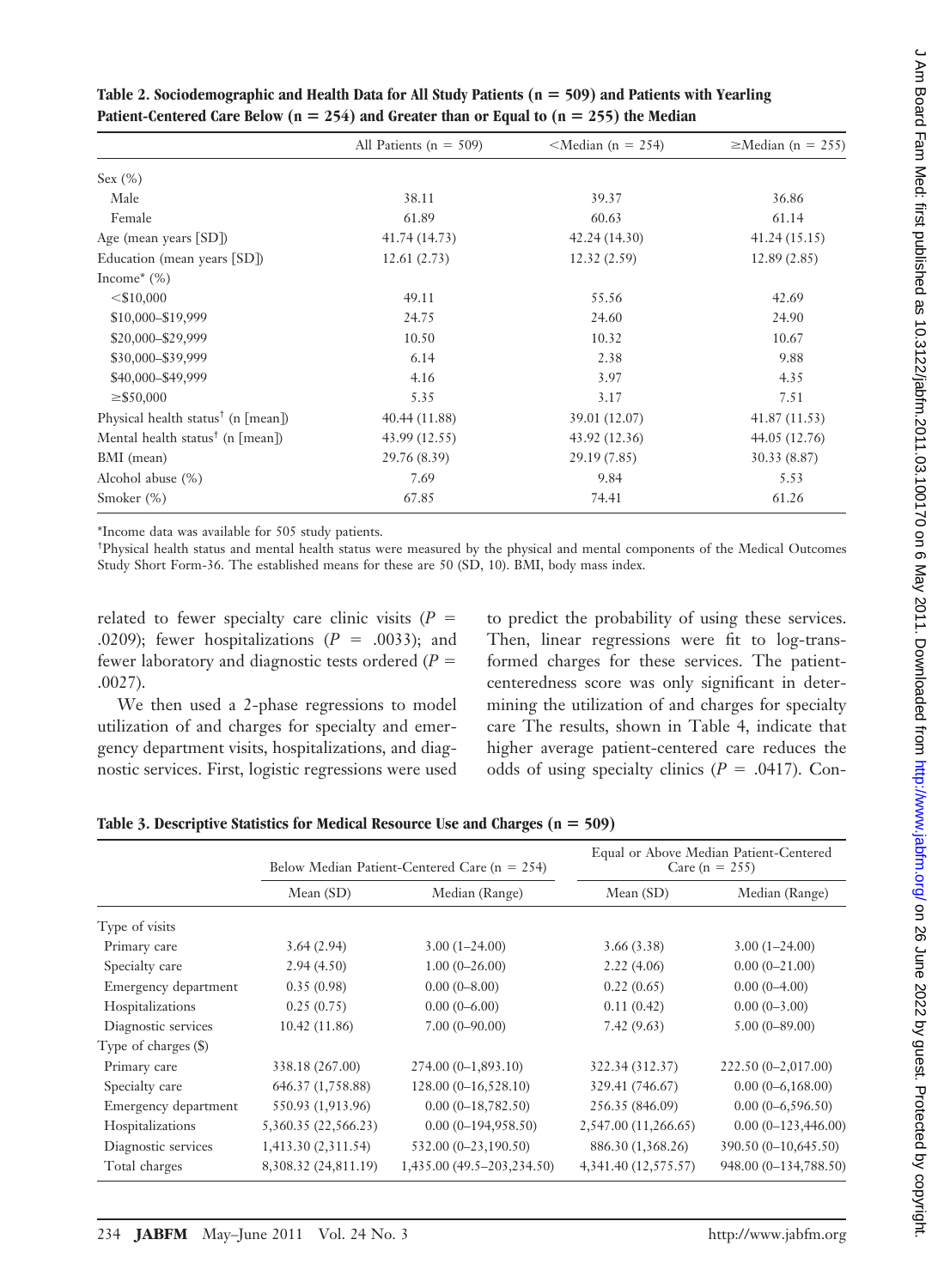| Table 4. Two-Part Regression Models for Utilization of Specialty Care Clinic and Charges Using |
|------------------------------------------------------------------------------------------------|
| Patient-Centeredness, Sex, Age, Education, Income, Obesity, Smoking, Alcohol Abuse, Mental and |
| <b>Physical Health Status as Explanatory Variables</b>                                         |

| Dependent Variable    |                        | Utilization <sup>+</sup> | $Chargest^{\ddagger}$ |           |                  |        |
|-----------------------|------------------------|--------------------------|-----------------------|-----------|------------------|--------|
|                       | Independent Variable*  | Odds Ratio (95% CI)      | $\boldsymbol{P}$      | <b>SE</b> | $\boldsymbol{P}$ | $R^2$  |
| Specialty Care Clinic | Female sex             | $1.636(1.083 - 2.471)$   | .0192                 | $-0.0127$ | .8427            | 0.1086 |
| $(n = 260)$           | Age                    | $1.026(1.012 - 1.040)$   | .0003                 | 0.1168    | .0653            |        |
|                       | Education              | $1.005(0.933 - 1.082)$   | .8972                 | $-0.0052$ | .9348            |        |
|                       | Income                 | $1.020(0.947-1.099)$     | .5944                 | 0.0223    | .7376            |        |
|                       | Obesity                | $1.705(1.157 - 2.514)$   | .0070                 | $-0.0360$ | .5592            |        |
|                       | Smoking                | $1.153(0.756 - 1.757)$   | .5088                 | 0.0187    | .7684            |        |
|                       | Alcohol abuse          | $2.210(1.041 - 4.692)$   | .0391                 | $-0.0533$ | .3932            |        |
|                       | Mental health status   | $1.010(0.994 - 1.026)$   | .2285                 | 0.0810    | .1962            |        |
|                       | Physical health status | $0.979(0.963 - 0.996)$   | .0154                 | $-0.1423$ | .0266            |        |
|                       | Patient-centered care  | $0.966(0.934 - 0.999)$   | .0417                 | $-0.2239$ | .0005            |        |

\*All independent variables are baseline measurements except for the patient centered care, which is averaged over 1 year of care. † Utilization results were obtained by logistic regression models.

‡ Medical charges for specialty care are in log-transformed dollars, with mean 6.04 (SD, 1.24).

SE, standardized error.

trolling for all the other variables in the model, if the patient-centered care increases by 1%, the odds of using a specialty clinic will be reduced by about 3%. Table 4 also shows that higher patient-centered care results in reduced specialty charges ( $P =$ .0005).

In Table 5, we see that the greater average amount of patient-centered care received during the course of the year was significantly associated with lower total charges for health care during the

same time period ( $P = .0002$ ). As expected, female sex  $(P = .0115)$ , advanced age  $(P < .0001)$ , and lower physical health status ( $P < .0001$ ) were also significantly related to higher total medical charges. This model explained 21.42% of the variation in total annual medical charges.

The effect of sex was further explored; regression equations for female and male patients were analyzed separately, and total medical charges were explained by the average percentage of patient-

**Table 5. Standardized Estimates from Regression Equations in Which Total Medical Charges\* are Explained by the Average Percentage of Patient-Centered Care Over the 1-Year Study Period, Controlling for Baseline Patient Sex, Age, Education, Income, Physical Health Status, Mental Health Status, Obesity, Alcohol Abuse, and Smoking**  $(n = 494)$ 

| Dependent Variable                        | Independent Variables <sup>†</sup> | <b>SE</b> | $\boldsymbol{P}$ | $R^2$  |
|-------------------------------------------|------------------------------------|-----------|------------------|--------|
| Total charges                             | Female sex                         | 0.1098    | .0115            | 0.2142 |
| (primary, specialty, and emergency care,  | Age                                | 0.2332    | < .0001          |        |
| hospitalizations and diagnostic services) | Education                          | $-0.0121$ | .7803            |        |
|                                           | Income                             | $-0.0119$ | .7878            |        |
|                                           | Physical health status             | $-0.2327$ | < 0.001          |        |
|                                           | Mental health status               | 0.0023    | .9564            |        |
|                                           | Obesity                            | 0.0806    | .0511            |        |
|                                           | Alcohol abuse                      | 0.0405    | .3317            |        |
|                                           | Smoking                            | 0.0773    | .0701            |        |
|                                           | Patient-centered care              | $-0.1575$ | .0002            |        |

\* Total Medical Charges with mean  $7.22$  (SD = 1.59).

† All independent variables are baseline measurements, except for the patient centered care which is averaged over one year of care. SE, standardized error.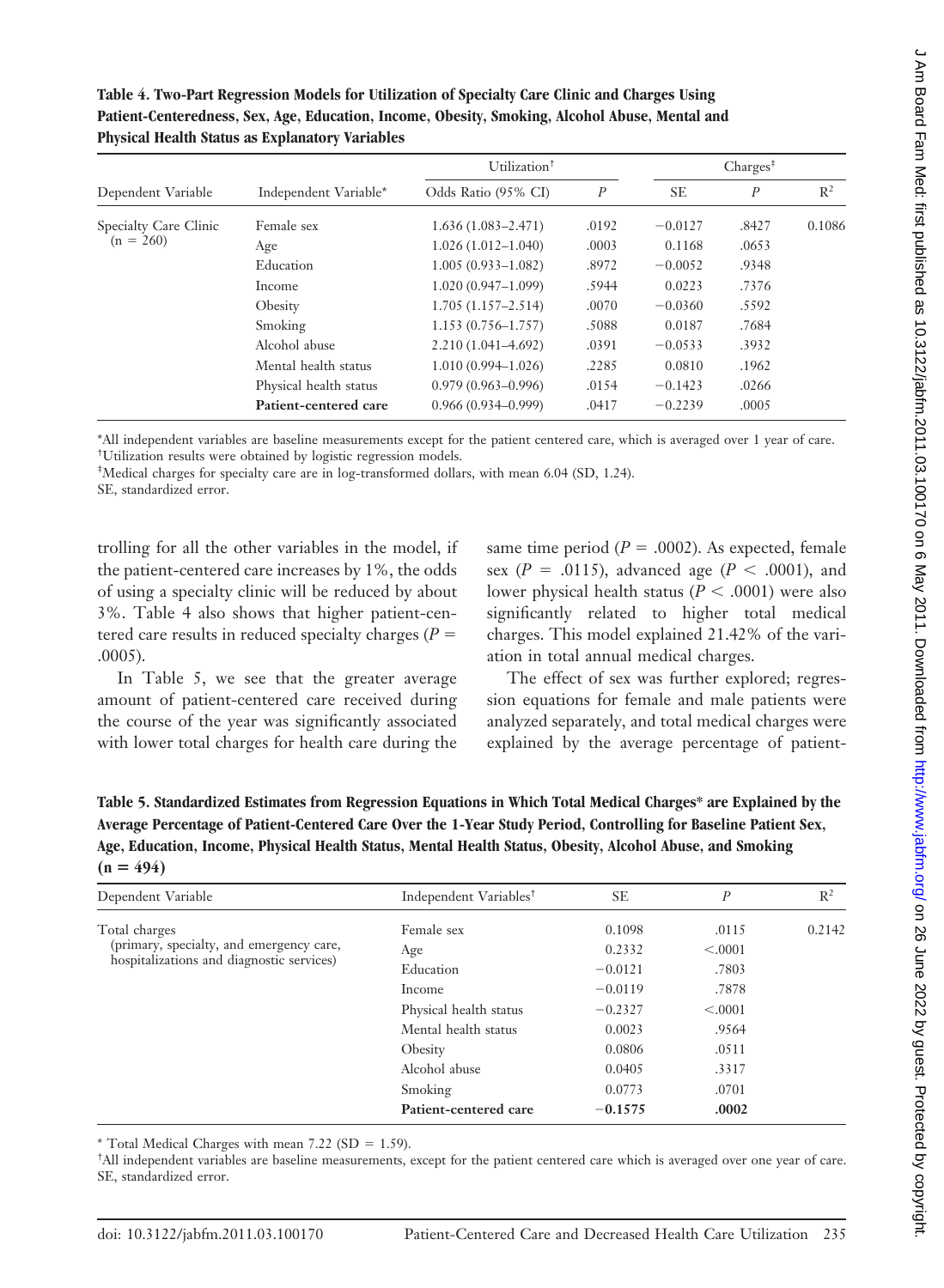centered care during the year, controlling for age, education, income, physical health status, mental health status, obesity, alcohol abuse, and smoking. The results are displayed in Table 6. Similar to the findings for the group as a whole, the average percentage of patient-centered care for female and male patients was positively associated with total annual medical charges ( $P = .0255$  and  $P = .0045$ , respectively). Although the coefficients of determination for female and male patients were substantially different (0.1547 and 0.3118, respectively), there was no significant difference for the average patient-centered care component in the 2 regres $sions (P = .2607).$ 

## **Discussion**

Certain categories of health resource utilization (numbers of visits to specialty care clinics, hospitalizations, and laboratory and diagnostic tests) were found to be decreased for patients who had a greater average amount of patient-centered care during the time period.

In addition, we demonstrated a statistically significant association between patient-centered care and total charges for health service utilization during 1 year of care. This may be related to the decreased use of specialty care referrals (and the related charges) in those who received patient-centered care. In a previous study by Stewart and her associates<sup>14</sup> using the Measure of Patient-Centered

Communication (MPCC) as well as the patients' perception of patient-centeredness, it was found that, although the MPCC scores were not significantly related to patient health status or health care utilization, patients who perceived that their visit had been patient-centered had significantly fewer diagnostic tests and referrals during the subsequent 2 months. A study by Epstein et  $al<sup>19</sup>$  found that physicians with lower patient-centered care scores with 2 standardized patients (also using the MPCC) had greater total expenditures (testing, ambulatory, and hospital care) as assessed by their practice claims data during a 3-year period. These studies' findings provided preliminary evidence for a decreased utilization of medical resources by physicians whose practice style is characterized as patient-centered. Our study extended these findings by linking directly observed patient-centered care for actual study patients with decreased total medical charges over the course of the same year.

Despite sex differences previously noted in doctor-patient communication or utilization of medical services, both male and female patients displayed the same significant relationships between patient-centered care and health care utilization as that observed for the study group as a whole.

The pathway through which patient-centered care may lead to decreased utilization of health care resources remains to be fully understood. It has been demonstrated that a patient-centered ap-

**Table 6. Standardized Estimates from Regression Equations in which Total Medical Charges\* are Explained by the Average Percentage of Patient-Centered Care Over the 1-Year Study Period, for Female Compared to Male Patients Controlling for Baseline Patient Age, Education, Income, Physical Health Status, Mental Health Status, Obesity, Alcohol Abuse, and Smoking**

|                                   |           | Women $(n = 306)$ |        |           | Men $(n = 188)$ |                |  |
|-----------------------------------|-----------|-------------------|--------|-----------|-----------------|----------------|--|
| Independent Variable <sup>†</sup> | <b>SE</b> | $\boldsymbol{P}$  | $R^2$  | <b>SE</b> | P               | $\mathbb{R}^2$ |  |
| Age                               | 0.2339    | < .0001           | 0.1547 | 0.2530    | .0002           | 0.3118         |  |
| Education                         | 0.0351    | .5370             |        | $-0.0672$ | .3248           |                |  |
| Income                            | $-0.0684$ | .2412             |        | 0.0781    | .2535           |                |  |
| Physical health status            | $-0.1647$ | .0043             |        | $-0.3460$ | < .0001         |                |  |
| Mental health status              | 0.0178    | .7480             |        | $-0.0263$ | .6822           |                |  |
| Obesity                           | 0.0764    | .1622             |        | 0.0791    | .2223           |                |  |
| Alcohol abuse                     | 0.0029    | .9583             |        | 0.0621    | .3356           |                |  |
| Smoking                           | 0.0838    | .1453             |        | 0.0896    | .1707           |                |  |
| Patient-centered care             | $-0.1292$ | .0255             |        | $-0.1889$ | .0045           |                |  |

\* Total medical charges are in log-transformed dollars, with mean 7.37 (SD, 1.51) for women and 6.97 (SD, 1.68) for men. † All independent variables are baseline measurements except for the patient centered care, which is averaged over 1 year of care. SE, standardized error.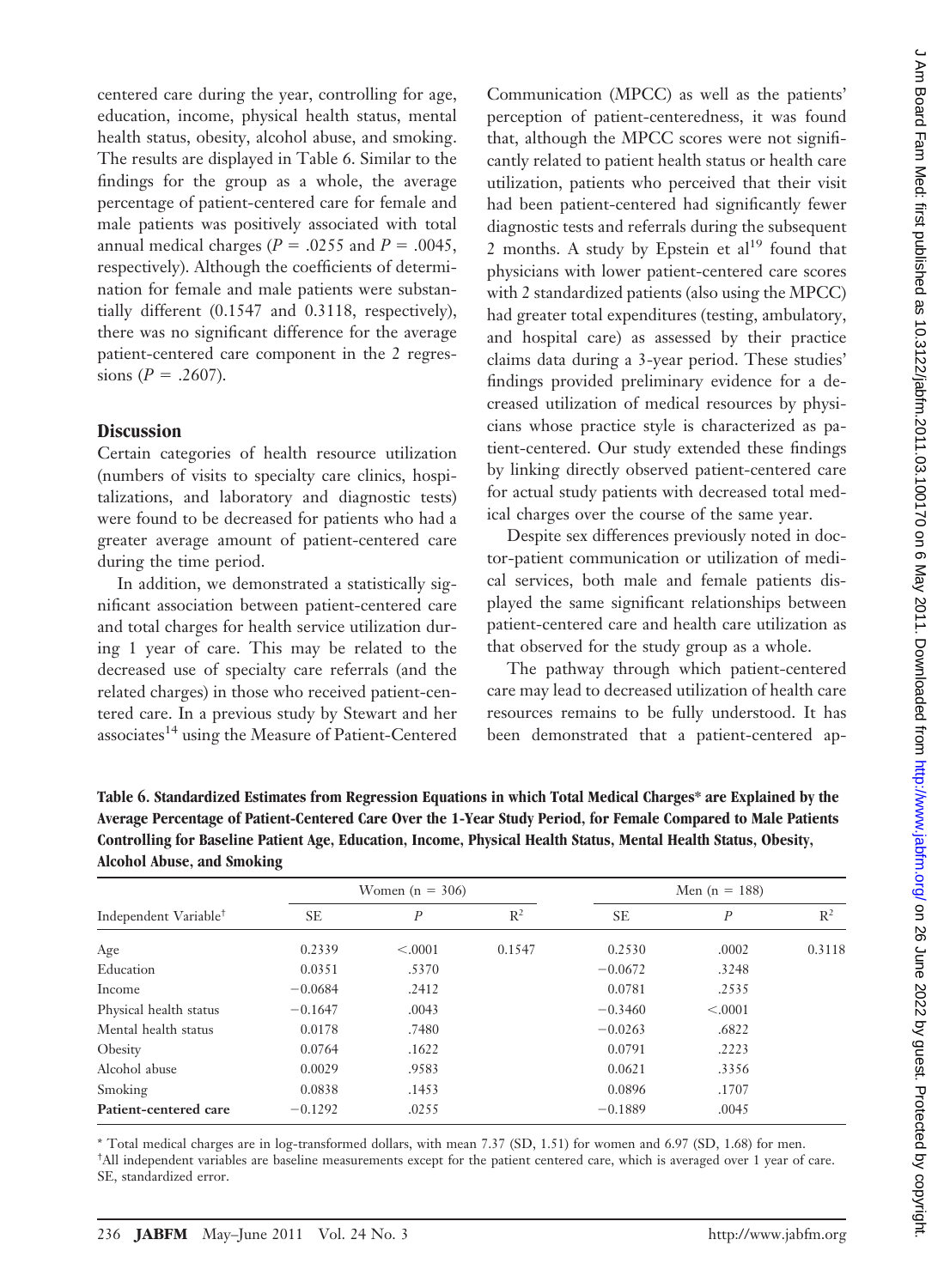proach that includes increased patient participation during the visit reduces patients' anxiety and their perceived need for further investigations and referrals.<sup>14</sup> Furthermore, when patients feel that their physician has an understanding of their illness and how it is affecting their lives, they may have greater trust in the physician, $21$  resulting in decreased requests for further testing and specialist consultations. Physician factors may also contribute to the process by which patient-centered interactions influence medical charges. In interactions characterized by patient-centered communication behaviors, such as exchanging information and managing uncertainty, the physician gains more knowledge about the patient, which may lead to less diagnostic uncertainty and decreased need to order additional diagnostic procedures. Alternatively, if a patient feels that they are not being understood, they may express their discontent with the interaction (verbally and nonverbally), potentially increasing the physician's anxiety and diagnostic uncertainty and leading to further investigations and referrals.<sup>22</sup>

It might be wondered whether the reduction in utilization of medical resources associated with patient-centered care was medically appropriate or inappropriate. There may be a margin of discretionary use of health care resources, such as diagnostic testing and use of specialist referrals, that is not necessary when both physician and patient are comfortable with the diagnosis and agreed on a treatment plan.

There are a number of limitations that may affect the generalization of our study's findings. The original study was conducted in the 1990s, and practice patterns may have shifted since that time. Physicians participating in this study were residents in their second and third year of training, and although professional practice patterns are developed during residency training, the practice styles of practicing community physicians may be different. In addition, the study patients may represent a population different from those receiving care in other settings. For example, self-reported health status measures for the study group were noted to be lower than national means.

This study, however, contributes to the literature on patient-centered communication and health care utilization by bringing a number of methodological strengths. The measures were based on a continuous year of care, not merely one patient visit; actual health care expenditures for the study patients were

examined; the findings were based on direct observation of patient-centered visits (with a recognized interactional analysis system); and important patient variables such as choice of physician, type of visit, health status, health risk behaviors, and sociodemographic characteristics were controlled in the analyses.

# **Conclusion**

An instrument adapted from the DOC has shown promise for use in research exploring patient-centered care. Patient-centered care using this instrument was to be significantly related to lower subsequent medical expenses without significantly adding to the length of the medical encounter. Although patient-centered care should not be promoted solely in the basis of cost considerations, it is important that its impact in health care costs be understood. Patient-centered care may result in greater knowledge of the patient, greater trust between physician and patient, and diminished need for additional specialty referrals, diagnostic testing, and use of hospital care. Further studies should examine whether patient-centered care is associated with a decrease in discretionary medical expenses versus appropriate expenses. Additional study is also needed to compare this instrument to other measures of patient-centered care (such as Dr. Moira Stewart's Measure of Patient-Centered Communication-MPCC) $50$  and to see if other measures of patient-centered care can replicate these findings in other settings. Nonetheless, our study provides compelling support for the use of a patient-centered approach in medical care and has obvious implications for a health care system being challenged to provide quality, personalized care in a cost-effective manner.

## **References**

- 1. Stewart M. Towards a global definition of patientcentered care. BMJ 2001;233:444 –5.
- 2. Mead N, Bower P. Patient-centredness: a conceptual framework and review of the empirical literature. Soc Sci Med 2000;51:1087–110.
- 3. Epstein RM, Franks P, Fiscella K, et al. Measuring patient-centered communication in patient-physician consultations: theoretical and practical issues. Soc Sci Med 2005;61:1516 –28.
- 4. Epstein RM, Street RL Jr. Patient-centered communication in cancer care: promoting healing and reducing suffering. NIH Publ. No. 07-6225. Bethesda, MD: National Cancer Institute; 2007.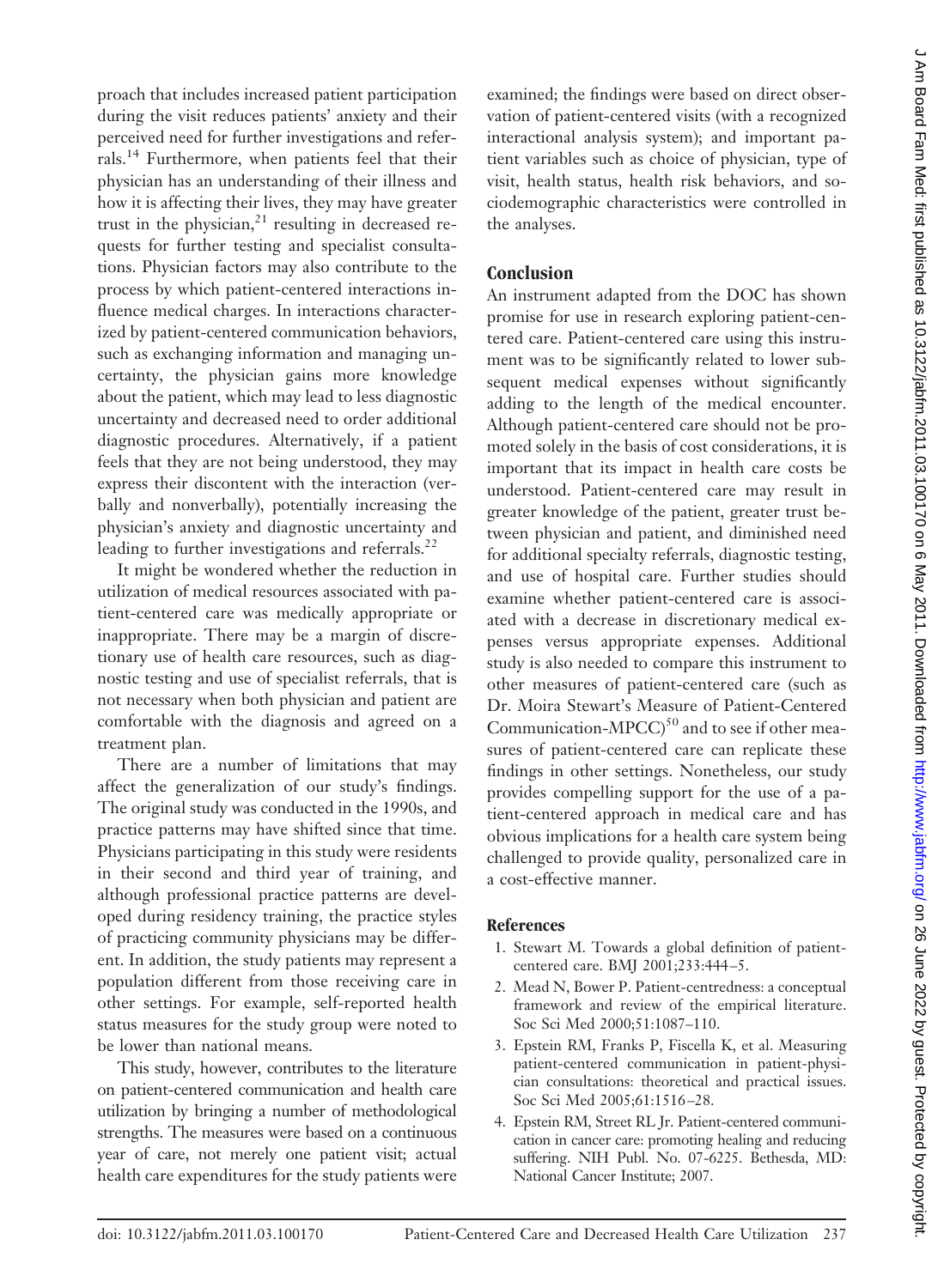- 5. Institute of Medicine. Crossing the quality chasm: a new health system for the 21st century. Washington, DC: National Academy Press; 2001.
- 6. Mead N, Bower P. Measuring patient-centeredness: a comparison of three observation-based instruments. Patient Educ Couns 2000;39:71– 80.
- 7. Toop L. Primary care: core values patient-centered primary care. BMJ 1998;316:1882–3.
- 8. Mead N, Bower P. Patient-centered consultations and outcomes in primary care: a review of the literature. Patient Educ Couns 2002;48:51– 61.
- 9. Wolf DM, Lehman L, Quinlin R, Zullo T, Hoffman L. Effect of patient-centered care on patient satisfaction and quality of care. J Nurs Care Qual 2008;23: 316 –21.
- 10. Kinnersley P, Stott N, Peter TJ, Harvey I. The patient-centredness of consultations and outcome in primary care. Br J Gen Pract 1999;49:711-6.
- 11. Winefield H, Murrell T, Clifford J, Farmer E. The search for reliable and valid measures of patientcentredness. Psychol Health 1996;11:811–24.
- 12. Mead N, Bower P, Hann M. The impact of general of general practitioners' patient centeredness on patients' post-consultation satisfaction and enablement. Soc Sci Med 2002;55:283–99.
- 13. Franks P, Jerant AF, Fiscella K, Shields CG, Tancredi DJ, Epstein RM. Studying physician effects on patient outcomes: physician interactional style and performance on quality of care indicators. Soc Sci Med 2006;62:422–32.
- 14. Stewart M, Brown JB, Donner A, et al. The impact of patient-centered care on outcomes. J Fam Pract 2000;49:796 – 804.
- 15. Radwin LE, Cabral HJ, Wilkes G. Relationships between patient-centered cancer nursing interventions and desired health outcomes in the context of the health care system. Res Nurs Health 2009;32:4 –17.
- 16. Henbest RJ, Stewart M. Patient-centredness in the consultation 2: does it really make a difference. Fam Pract 1990;7:28 –33.
- 17. Stewart MA. What is a successful doctor-patient interview? A study of interactions and outcomes. Soc Sci Med 1984;19:167–75.
- 18. Bertakis KD, Azari R, Callahan EJ, Helms LJ, Robbins JA. The impact of physician practice style on medical charges. J Fam Pract 1999;48:31-6.
- 19. Epstein RM, Franks P, Shields CG, Meldrum SC, et al. Patient-centered communication and diagnosis testing. Ann Fam Med 2005;3:415–21.
- 20. Bertakis KD, Azari R. Determinants and outcomes of patient-centered care. Patient Educ Couns 7 August 2010 [Epub ahead of print].
- 21. Fiscella K, Meldrum S, Franks F, et al. Patient trust: is it related to patient-centered behavior of primary care physicians? Med Care 2004;42:1049 –55.
- 22. Hjortdahl P, Borchgrevink CF. Continuity of care: influence of general practitioners' knowledge about

their patients or use of resources in consultations. BMJ 1991;303:1181-4.

- 23. Bertakis KD, Callahan EJ, Helms LJ, Azari R, Robbins JA. The effect of patient health status on physician practice style. Fam Med 1993;25(8):530 –5.
- 24. Bertakis KD, Azari R. The influence of obesity, alcohol abuse, and smoking on utilization of health care services. Fam Med 2006;38:427–34.
- 25. Bertakis KD, Azari R. The impact of obesity on primary care visits. Obes Res 2005;13:1615–23.
- 26. Bertakis KD, Azari R. Determinants of physician discussion regarding tobacco and alcohol abuse. J Health Commun 2007;12:513–25.
- 27. Bertakis KD. The influence of gender on the doctorpatient relationship. Patient Educ Couns 2009;76:  $356 - 60.$
- 28. Hall JA, Roter DL. Patient gender and communication with physicians: results of a community-based study. Womens Health 1995;1:77–95.
- 29. Kaplan SH, Gandek B, Greenfield S, Rogers W, Ware JE. Patient and visit characteristics related to physicians' participatory decision-making style. Results from the Medical Outcomes Study. Med Care 1995;33:1176 – 87.
- 30. Bertakis KD, Azari R. Patient gender and physician practice style. J Womens Health (Larchmt) 2007;16: 859 – 68.
- 31. Bertakis KD, Frank P, Epstein RM. Patient-centered communication in primary care: physician and patient gender and gender concordance. J Womens Health 2009;18:539 – 45.
- 32. Bertakis KD, Azari R, Helms LJ, Callahan EJ, Robbins JA. Gender differences in the utilization of health care services. J Fam Pract 2000;49:147–52.
- 33. Bertakis KD, Callahan EJ, Helms LJ, Azari R, Robbins JA, Miller J. Physician practice styles and patient outcomes. Difference between family practice and general internal medicine. Med Care 1998;36:879 –91.
- 34. Callahan EJ, Bertakis KD. Development and validation of the Davis Observation Code (DOC). Fam Med 1991;23:19 –24.
- 35. Callahan EJ, Bertakis KD, Azari R, Robbins JA, Helms LJ, Change DW. The influence of patient age on primary care resident physician-patient interaction. J Am Geriatr Soc 2000;48:30 –5.
- 36. Callahan EJ, Bertakis KD, Azari R, Robbins JA, Helms LJ, Miller J. The influence of depression on physician-patient interaction in primary care. Fam Med 1996;28:346-51.
- 37. Bertakis KD, Azari R, Callahan EJ, Robbins JA, Helms LJ. Comparison of primary care resident physicians' practice styles during initial and return patient visits. J Gen Intern Med 1999;14:495-8.
- 38. Stange KC, Zyzanski SJ, Jaén CR, et al. Illuminating the "black box": a description of 4,454 patient visits to 138 family physicians. J Fam Pract 1998; 46:377– 89.